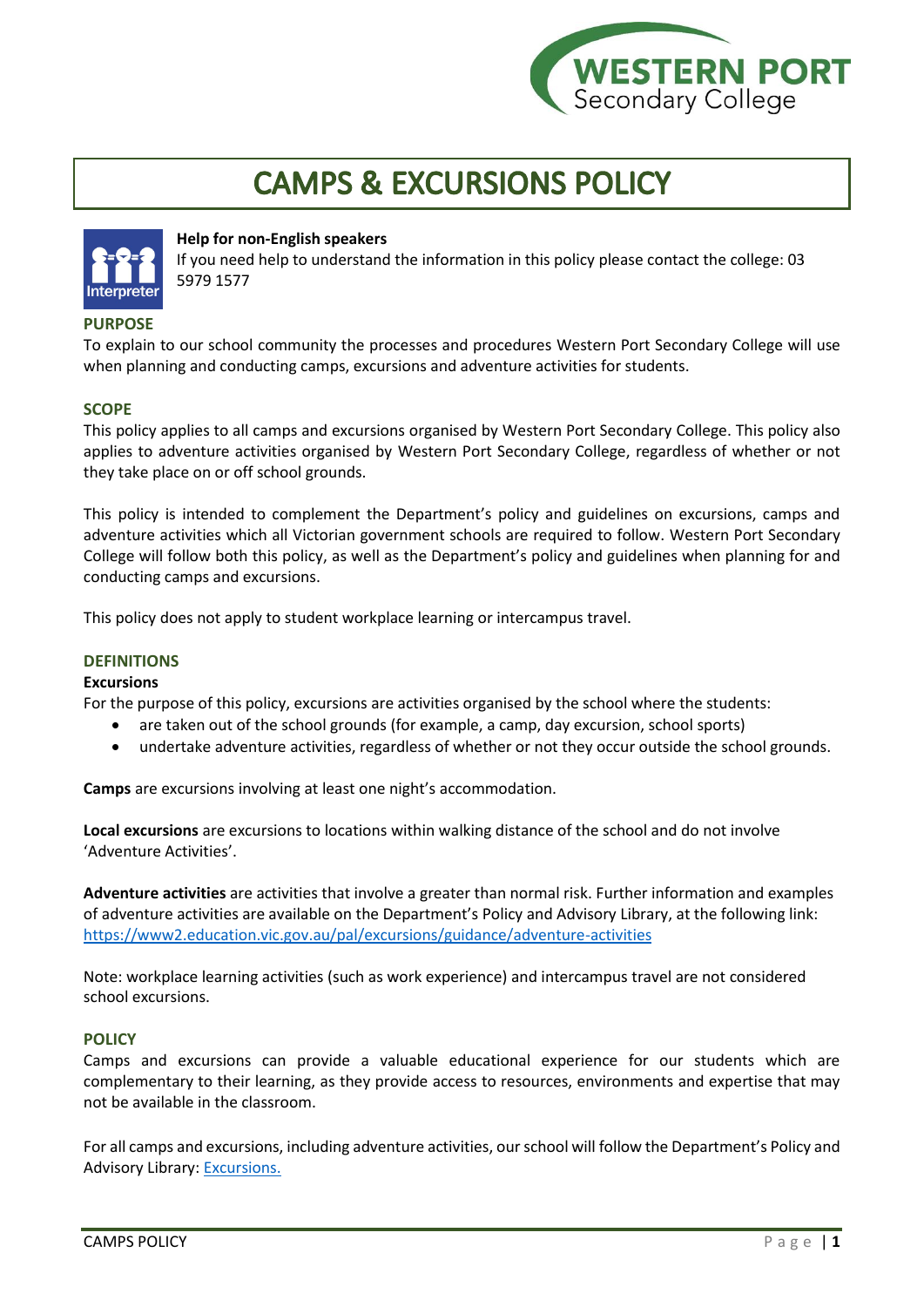

## **Planning process for camps and excursions**

All camps and excursions will comply with Department planning requirements.

- Initial approval for any camps for a Calendar year must be gained from Operations Committee at least two terms in advance
- All camps must be approved by College Council. Information must be presented at a Council meeting at least **8 weeks prior** to the camp start date. This is to enable any missing information to be obtained and the submission represented at the next meeting
- Subject based Camps are limited to students who are enrolled in the subject
- It is College practice that, where practical, Year 12 teachers will not be used to staff camps
- The designated teacher in charge of the camp will ensure that all camps, transport arrangements and activities comply with DET Guidelines. All camps require the DET Student Activity Locator to be submitted six weeks prior to the camp start date. This can be found at <https://partner.eduweb.vic.gov.au/sites/sal/Pages/about.aspx>
- A staff member will remain in attendance at school for any camp returning out of normal school hours. The teacher in charge will communicate with this person regarding the anticipated return time.

Part of this planning process includes conducting risk assessments, to ensure that reasonable steps are taken to minimise the risks associated with each proposed camp or excursion. Western Port Secondary College's risk assessment will include consideration of arrangements for supervision of students and consideration of the risk of bushfire activity in the excursion location. In the event of a Code Red Day being announced, excursions or camp activities in effected locations will be cancelled or rescheduled. Planning will also cover arrangements for cancelling, recalling or altering the camp or excursion for any other reason.

Western Port Secondary College is committed to ensuring students with additional needs are provided with an inclusive camps and excursions program and will work with families during the planning stage, as needed, to support all students' attendance and participation in camp and excursion activities.

In cases where a camp or excursion involves a particular class or year level group, the Organising Teacher will ensure that there is an alternative educational program available and appropriate supervision for those students not attending the camp or excursion.

## **Supervision**

Western Port Secondary College follows the Department's guidelines in relation to supervision of students during excursions and camps.

All excursion staff (including parent volunteers) will be familiar with supervision requirements and the specific procedures for dealing with emergencies on each camp and excursion.

All school staff will be aware that they retain overall responsibility for the supervision and care of students throughout all camps and excursions (including adventure activities), regardless of whether or not external providers are managing the activity.

The staff member organising the Camp will be the person in charge of the camp. Other staff attending will be decided in consultation with the Manager of School Operations and the AP in charge of that sub school. Factors influencing this decision may include, necessary skills required, attendance at other camps, attendance at this camp in previous years, classes left in their absence, appropriate gender balance of staff.

Other staff attending will be decided in consultation with the Manager of School Operations and the AP in charge of that sub school. Factors influencing this decision may include, necessary skills required, attendance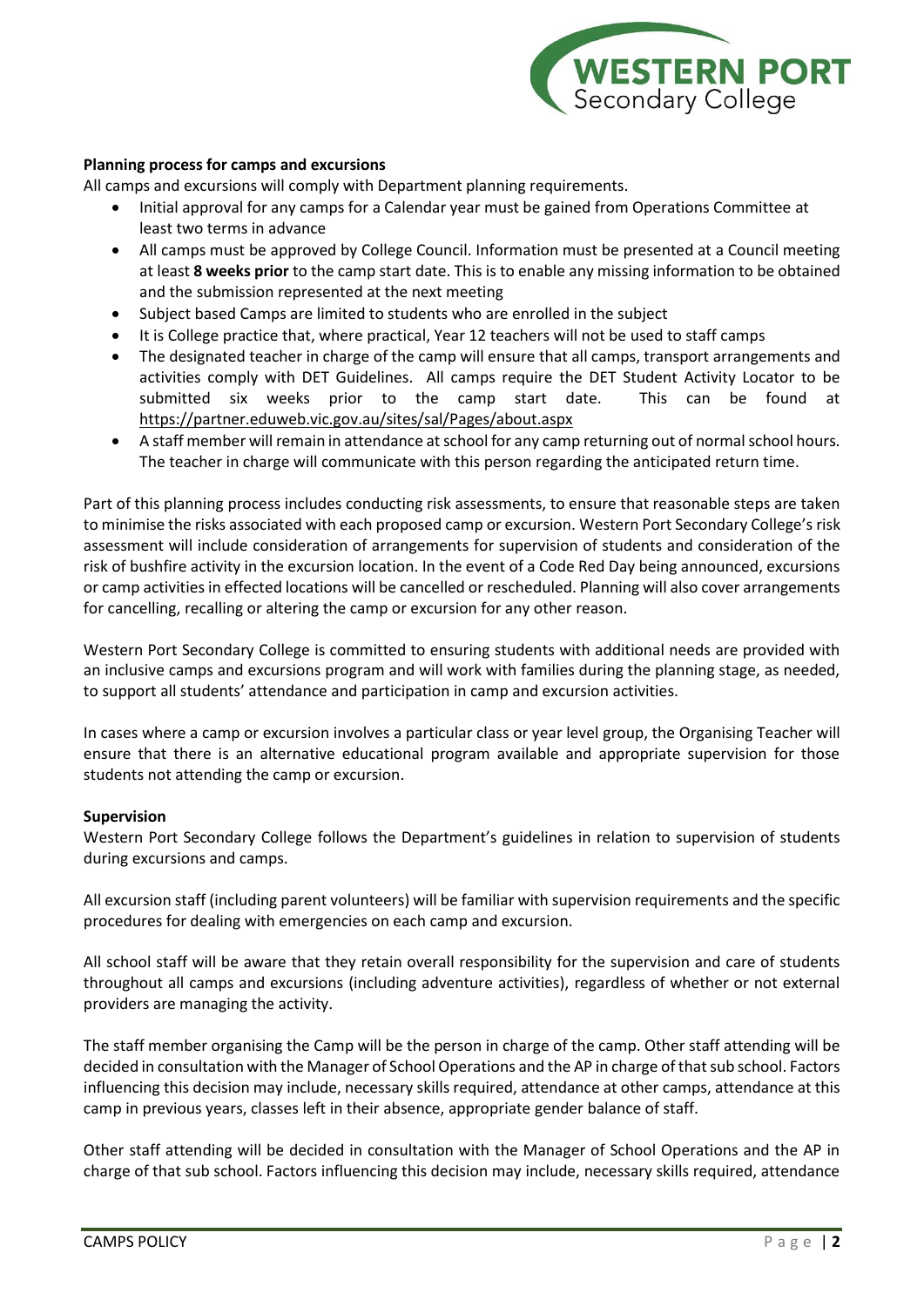

at other camps, attendance at this camp in previous years, classes left in their absence, appropriate gender balance of staff.

## **Parent volunteers**

Parents may be invited to assist with camps and excursions. School staff will notify parents/carers of any costs associated with attending. School staff are in charge of camps and excursions and parent/carer volunteers are expected to follow teachers' instructions. When deciding which parents/carers will attend, the Organising Teacher will take into account: any valuable skills the parents/carers have to offer (e.g. bus licence, first aid etc.) and the special needs of particular students.

## **Volunteer and external provider checks**

Western Port Secondary College requires all parent or carer camp or excursion volunteers and all external providers working directly with our students to have a current Working with Children Check card.

## **Parent/carer consent**

For all camps and excursions, Western Port Secondary College will provide parents/carers with a specific consent form outlining the details of the proposed activity. Western Port Secondary College uses Compass to inform parents about camps and excursions and to seek their consent to their child's participation. Parents/carers are encouraged to contact the school to discuss any questions or concerns that they or their child may have with a proposed camp or excursion.

## **Cost of camps and excursions, refunds and support**

The cost of all camps and excursions are to be paid by parents/carers unless alternative arrangements have been agreed to by the Principal prior to the excursion. All families will be given sufficient time to make payments for all activities. Consent forms will have clearly stated payment amounts and payment finalisation dates. Office staff will be responsible for managing and monitoring the payments made. **At the end of the due date for payments the office will generate a list of students who have paid. This will be forwarded to the Business Manager, the Manager of School Operations and the Teacher in charge who will make any final decisions re the Camp.**

Students who have not finalised payment by the required date will not be allowed to attend unless the Principal determines exceptional circumstances apply.

Western Port Secondary College will make all efforts to ensure that students are not excluded for financial reasons. Families experiencing financial difficulty are invited to discuss alternative payment arrangements with the Business Manager. The Business Manager can also discuss family eligibility for the Department's Camps, Sports and Excursions Fund (CSEF), which provides payments for eligible students to attend school activities, including camps and excursions. Applications for the CSEF are open to families holding a valid means-tested concession card or temporary foster parents and are facilitated by the school. Further information about the CSEF and the application form are available at [Camps, Sports and Excursions Fund.](https://www2.education.vic.gov.au/pal/camps-sports-and-excursions-fund/policy)

If a camp or excursion is cancelled or altered by the school, or a student is no longer able to attend part or all of the camp or excursion, our school will consider requests for partial or full refunds of payments made by parents/carers on a case-by-case basis taking into account the individual circumstances. Generally we will not be able to refund payments made for costs that have already been paid where those funds have already been transferred or committed to a third party and no refund is available to the school. Where possible, we will provide information about refunds to parents/carers at the time of payment.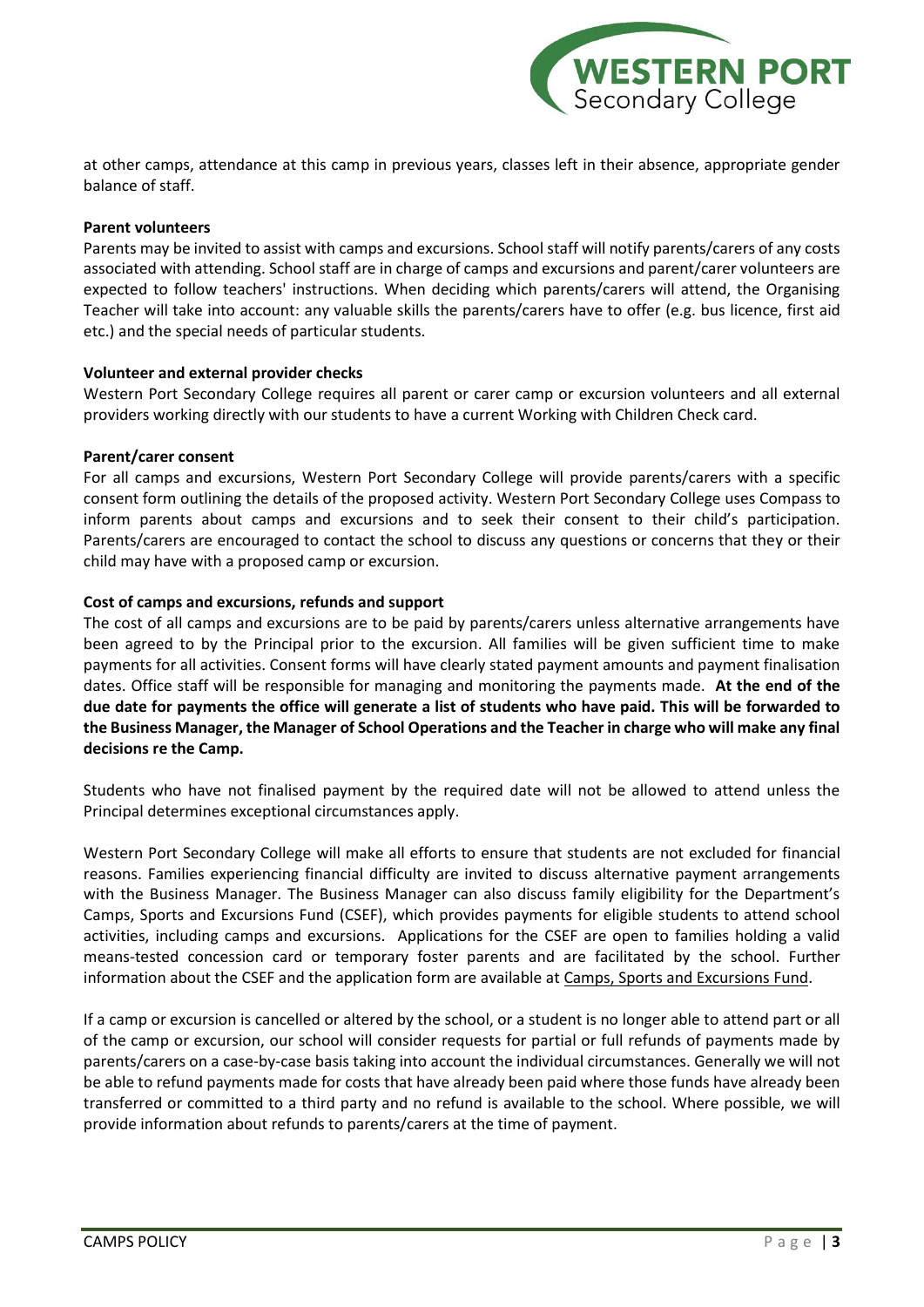

## **Student health**

Parents and carers need to ensure the school has up-to-date student health information prior to camps and excursions. A member of staff will be appointed with responsibility for the health needs of the students for each camp/excursion. Teachers will administer any medication provided according to our *Medication* policy and the student's signed *Medication Authority Form*. To meet the school's obligations relating to safety, a first aid kit and mobile phone will be taken by teachers on all camps and excursions.

Copies of the Permission forms and Medical forms must be carried by the camp staff at all times.

It is the responsibility of parents and carers to ensure their child/children are in good health when attending excursions and camps. If a student becomes ill during a camp and is not able to continue at camp it is the parent/carer's responsibility to collect them and cover any associated costs. If the Principal approves a student joining a camp late, transport to the camp is the parent/carer's responsibility.

## **Behaviour expectations**

Students participating in camps and excursions are required to cooperate and display appropriate behaviour to ensure the camp or excursion is a safe, positive and educational experience for all students involved.

Parents/carers will be notified if their child is in danger of losing the privilege to participate in an excursion or camp due to behaviour that does not meet the standards of behaviour set out in the school's *Student Wellbeing and Engagement Policy* and *Student Code of Conduct*. The decision to exclude a student will be made by the Principal or Assistant Principal, in consultation with the Organising Teacher. Both the parent/carer and the student will be informed of this decision prior to the camp or excursion.

If on a camp or excursion the Teacher in Charge considers an individual student's behaviour does not meet required standards, then the Principal or their nominee may determine that a student should return home during the camp or excursion. In these circumstances the parent/carer is responsible for the collection of the student and any costs associated with this.

Disciplinary measures apply to students on camps and excursions consistent with our school's *Student Wellbeing and Engagement Policy and Student Code of Conduct*.

#### **Electronic devices**

Students will not be permitted to bring electronic devices to camps or excursions except with prior approval from the Principal. The Principal will only approve students bringing electronic devices to a camp or excursion in exceptional circumstances and when it is in the best interests of the student, and may place conditions on its location and use during the camp or excursion.

#### **Food**

Students are not permitted to bring their own supply of food items to camps and excursions unless the item is medically indicated and discussed with the Organising Teacher or included as an item on the clothing and equipment list for that camp or excursion.

#### **Accident and ambulance cover**

Any costs associated with student injury rest with parents/carers unless the department is liable in negligence (liability is not automatic).

Unless otherwise indicated, Western Port Secondary College and the Department do not provide student accident or ambulance cover. Parents/carers may wish to obtain student accident insurance cover and/or ambulance cover, depending on their health insurance arrangements and any other personal considerations.